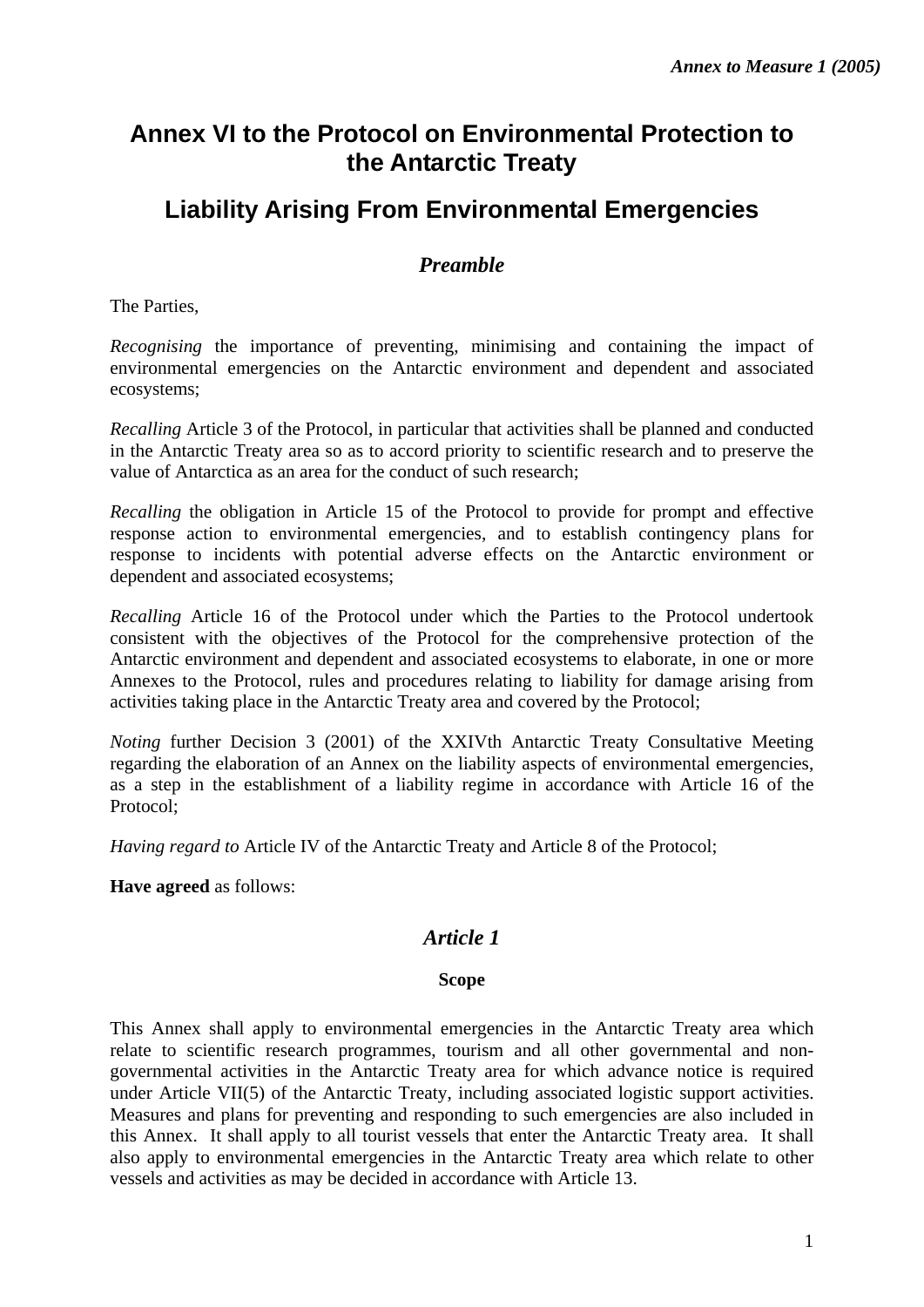# *Article 2*

#### **Definitions**

For the purposes of this Annex:

(a) "Decision" means a Decision adopted pursuant to the Rules of Procedure of Antarctic Treaty Consultative Meetings and referred to in Decision 1 (1995) of the XIXth Antarctic Treaty Consultative Meeting;

(b) "Environmental emergency" means any accidental event that has occurred, having taken place after the entry into force of this Annex, and that results in, or imminently threatens to result in, any significant and harmful impact on the Antarctic environment;

(c) "Operator" means any natural or juridical person, whether governmental or nongovernmental, which organises activities to be carried out in the Antarctic Treaty area. An operator does not include a natural person who is an employee, contractor, subcontractor, or agent of, or who is in the service of, a natural or juridical person, whether governmental or non-governmental, which organises activities to be carried out in the Antarctic Treaty area, and does not include a juridical person that is a contractor or subcontractor acting on behalf of a State operator;

(d) "Operator of the Party" means an operator that organises, in that Party's territory, activities to be carried out in the Antarctic Treaty area, and:

(i) those activities are subject to authorisation by that Party for the Antarctic Treaty area; or

(ii) in the case of a Party which does not formally authorise activities for the Antarctic Treaty area, those activities are subject to a comparable regulatory process by that Party.

The terms "its operator", "Party of the operator", and "Party of that operator" shall be interpreted in accordance with this definition;

(e) "Reasonable", as applied to preventative measures and response action, means measures or actions which are appropriate, practicable, proportionate and based on the availability of objective criteria and information, including:

- (i) risks to the Antarctic environment, and the rate of its natural recovery;
- (ii) risks to human life and safety; and
- (iii) technological and economic feasibility;

(f) "Response action" means reasonable measures taken after an environmental emergency has occurred to avoid, minimise or contain the impact of that environmental emergency, which to that end may include clean-up in appropriate circumstances, and includes determining the extent of that emergency and its impact;

(g) "The Parties" means the States for which this Annex has become effective in accordance with Article 9 of the Protocol.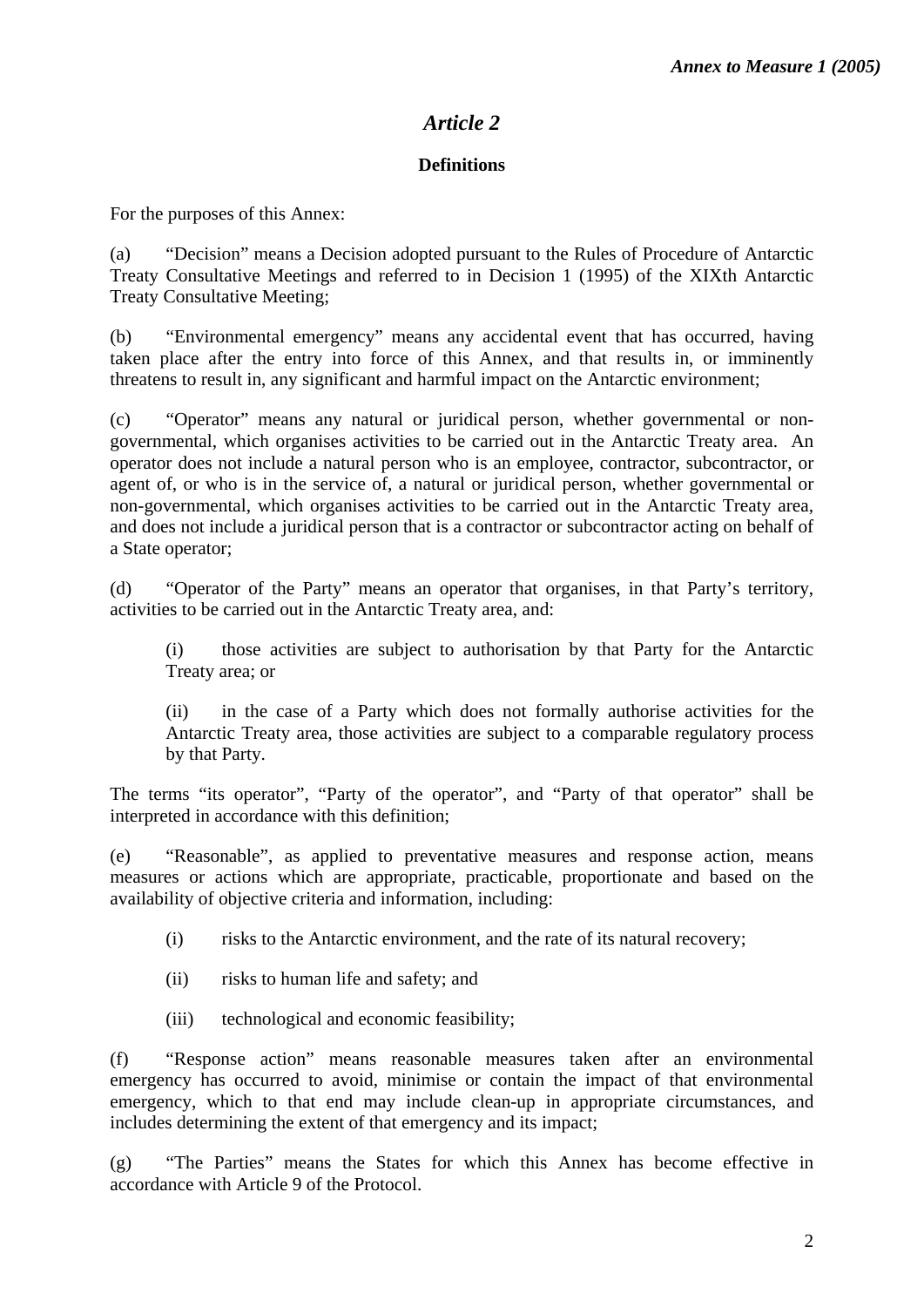# *Article 3*

### **Preventative Measures**

1. Each Party shall require its operators to undertake reasonable preventative measures that are designed to reduce the risk of environmental emergencies and their potential adverse impact.

2. Preventative measures may include:

(a) specialised structures or equipment incorporated into the design and construction of facilities and means of transportation;

(b) specialised procedures incorporated into the operation or maintenance of facilities and means of transportation; and

(c) specialised training of personnel.

### *Article 4*

### **Contingency Plans**

1. Each Party shall require its operators to:

(a) establish contingency plans for responses to incidents with potential adverse impacts on the Antarctic environment or dependent and associated ecosystems; and

- (b) co-operate in the formulation and implementation of such contingency plans.
- 2. Contingency plans shall include, when appropriate, the following components:
	- (a) procedures for conducting an assessment of the nature of the incident;
	- (b) notification procedures;
	- (c) identification and mobilisation of resources;
	- (d) response plans;
	- (e) training;
	- (f) record keeping; and
	- (g) demobilisation.

3. Each Party shall establish and implement procedures for immediate notification of, and co-operative responses to, environmental emergencies, and shall promote the use of notification procedures and co-operative response procedures by its operators that cause environmental emergencies.

# *Article 5*

#### **Response Action**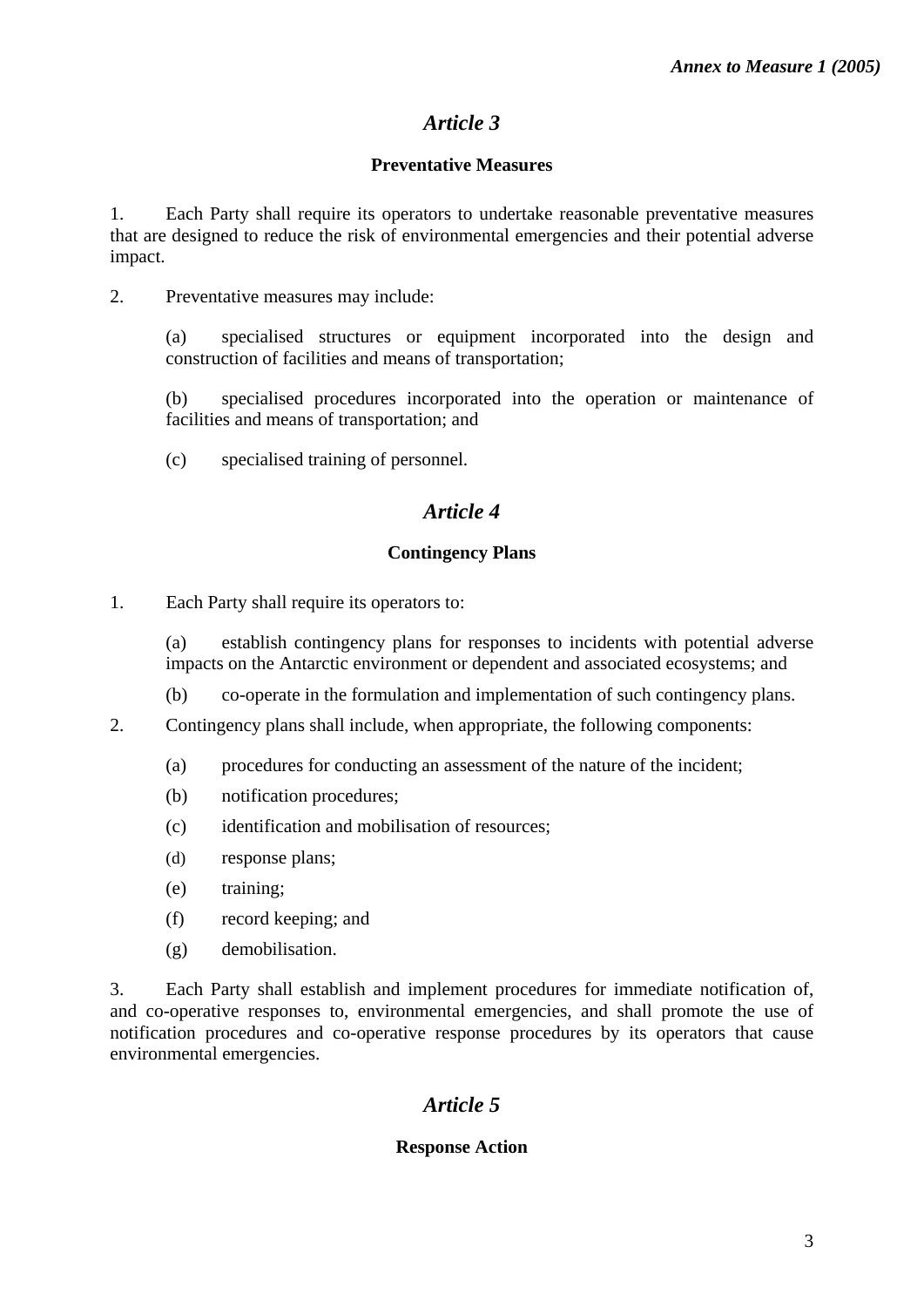1. Each Party shall require each of its operators to take prompt and effective response action to environmental emergencies arising from the activities of that operator.

2. In the event that an operator does not take prompt and effective response action, the Party of that operator and other Parties are encouraged to take such action, including through their agents and operators specifically authorised by them to take such action on their behalf.

3. (a) Other Parties wishing to take response action to an environmental emergency pursuant to paragraph 2 above shall notify their intention to the Party of the operator and the Secretariat of the Antarctic Treaty beforehand with a view to the Party of the operator taking response action itself, except where a threat of significant and harmful impact to the Antarctic environment is imminent and it would be reasonable in all the circumstances to take immediate response action, in which case they shall notify the Party of the operator and the Secretariat of the Antarctic Treaty as soon as possible.

(b) Such other Parties shall not take response action to an environmental emergency pursuant to paragraph 2 above, unless a threat of significant and harmful impact to the Antarctic environment is imminent and it would be reasonable in all the circumstances to take immediate response action, or the Party of the operator has failed within a reasonable time to notify the Secretariat of the Antarctic Treaty that it will take the response action itself, or where that response action has not been taken within a reasonable time after such notification.

(c) In the case that the Party of the operator takes response action itself, but is willing to be assisted by another Party or Parties, the Party of the operator shall coordinate the response action.

4. However, where it is unclear which, if any, Party is the Party of the operator or it appears that there may be more than one such Party, any Party taking response action shall make best endeavours to consult as appropriate and shall, where practicable, notify the Secretariat of the Antarctic Treaty of the circumstances.

5. Parties taking response action shall consult and coordinate their action with all other Parties taking response action, carrying out activities in the vicinity of the environmental emergency, or otherwise impacted by the environmental emergency, and shall, where practicable, take into account all relevant expert guidance which has been provided by permanent observer delegations to the Antarctic Treaty Consultative Meeting, by other organisations, or by other relevant experts.

### *Article 6*

#### **Liability**

1. An operator that fails to take prompt and effective response action to environmental emergencies arising from its activities shall be liable to pay the costs of response action taken by Parties pursuant to Article 5(2) to such Parties.

2. (a) When a State operator should have taken prompt and effective response action but did not, and no response action was taken by any Party, the State operator shall be liable to pay the costs of the response action which should have been undertaken, into the fund referred to in Article 12.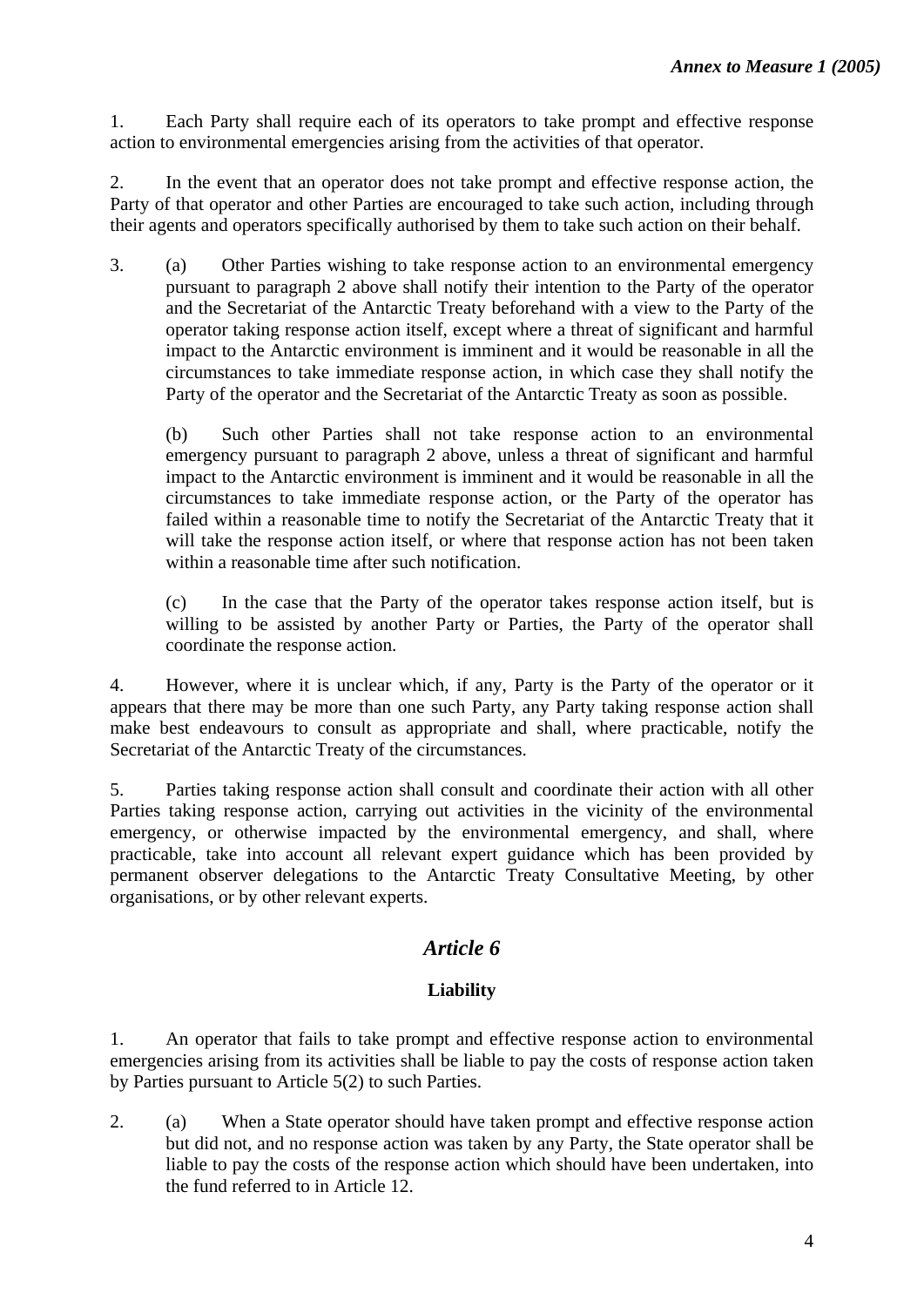(b) When a non-State operator should have taken prompt and effective response action but did not, and no response action was taken by any Party, the non-State operator shall be liable to pay an amount of money that reflects as much as possible the costs of the response action that should have been taken. Such money is to be paid directly to the fund referred to in Article 12, to the Party of that operator or to the Party that enforces the mechanism referred to in Article 7(3). A Party receiving such money shall make best efforts to make a contribution to the fund referred to in Article 12 which at least equals the money received from the operator.

3. Liability shall be strict.

4. When an environmental emergency arises from the activities of two or more operators, they shall be jointly and severally liable, except that an operator which establishes that only part of the environmental emergency results from its activities shall be liable in respect of that part only.

5. Notwithstanding that a Party is liable under this Article for its failure to provide for prompt and effective response action to environmental emergencies caused by its warships, naval auxiliaries, or other ships or aircraft owned or operated by it and used, for the time being, only on government non-commercial service, nothing in this Annex is intended to affect the sovereign immunity under international law of such warships, naval auxiliaries, or other ships or aircraft.

### *Article 7*

#### **Actions**

1. Only a Party that has taken response action pursuant to Article 5(2) may bring an action against a non-State operator for liability pursuant to Article 6(1) and such action may be brought in the courts of not more than one Party where the operator is incorporated or has its principal place of business or his or her habitual place of residence. However, should the operator not be incorporated in a Party or have its principal place of business or his or her habitual place of residence in a Party, the action may be brought in the courts of the Party of the operator within the meaning of Article 2(d). Such actions for compensation shall be brought within three years of the commencement of the response action or within three years of the date on which the Party bringing the action knew or ought reasonably to have known the identity of the operator, whichever is later. In no event shall an action against a non-State operator be commenced later than 15 years after the commencement of the response action.

2. Each Party shall ensure that its courts possess the necessary jurisdiction to entertain actions under paragraph 1 above.

3. Each Party shall ensure that there is a mechanism in place under its domestic law for the enforcement of Article  $6(2)(b)$  with respect to any of its non-State operators within the meaning of Article 2(d), as well as where possible with respect to any non-State operator that is incorporated or has its principal place of business or his or her habitual place of residence in that Party. Each Party shall inform all other Parties of this mechanism in accordance with Article 13(3) of the Protocol. Where there are multiple Parties that are capable of enforcing Article 6(2)(b) against any given non-State operator under this paragraph, such Parties should consult amongst themselves as to which Party should take enforcement action. The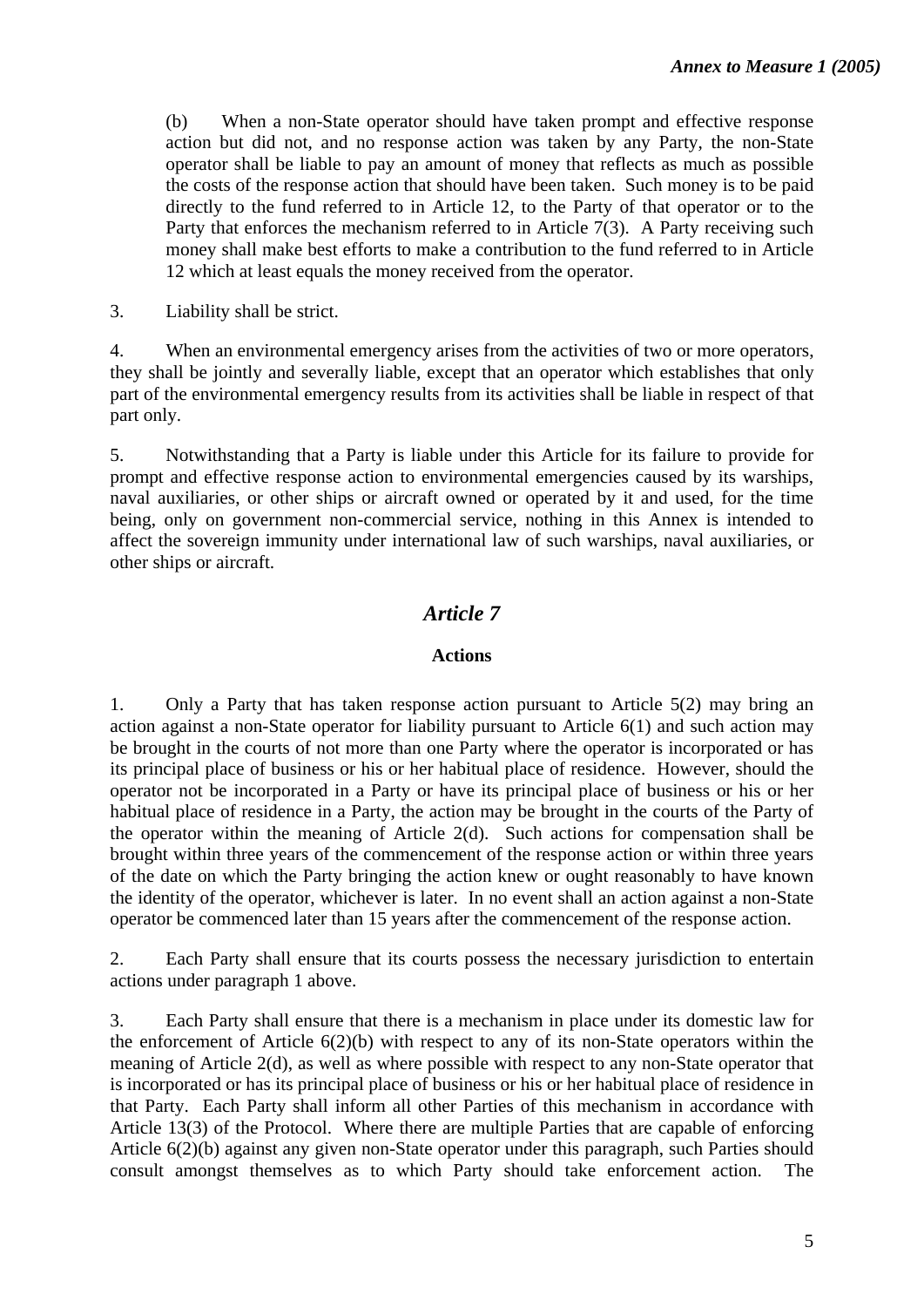mechanism referred to in this paragraph shall not be invoked later than 15 years after the date the Party seeking to invoke the mechanism became aware of the environmental emergency.

4. The liability of a Party as a State operator under Article 6(1) shall be resolved only in accordance with any enquiry procedure which may be established by the Parties, the provisions of Articles 18, 19 and 20 of the Protocol and, as applicable, the Schedule to the Protocol on Arbitration.

5. (a) The liability of a Party as a State operator under Article 6(2)(a) shall be resolved only by the Antarctic Treaty Consultative Meeting and, should the question remain unresolved, only in accordance with any enquiry procedure which may be established by the Parties, the provisions of Articles 18, 19 and 20 of the Protocol and, as applicable, the Schedule to the Protocol on Arbitration.

(b) The costs of the response action which should have been undertaken and was not, to be paid by a State operator into the fund referred to in Article 12, shall be approved by means of a Decision. The Antarctic Treaty Consultative Meeting should seek the advice of the Committee on Environmental Protection as appropriate.

6. Under this Annex, the provisions of Articles 19(4), 19(5), and 20(1) of the Protocol, and, as applicable, the Schedule to the Protocol on Arbitration, are only applicable to liability of a Party as a State operator for compensation for response action that has been undertaken to an environmental emergency or for payment into the fund.

### *Article 8*

#### **Exemptions from Liability**

1. An operator shall not be liable pursuant to Article 6 if it proves that the environmental emergency was caused by:

(a) an act or omission necessary to protect human life or safety;

(b) an event constituting in the circumstances of Antarctica a natural disaster of an exceptional character, which could not have been reasonably foreseen, either generally or in the particular case, provided all reasonable preventative measures have been taken that are designed to reduce the risk of environmental emergencies and their potential adverse impact;

- (c) an act of terrorism; or
- (d) an act of belligerency against the activities of the operator.

2. A Party, or its agents or operators specifically authorised by it to take such action on its behalf, shall not be liable for an environmental emergency resulting from response action taken by it pursuant to Article 5(2) to the extent that such response action was reasonable in all the circumstances.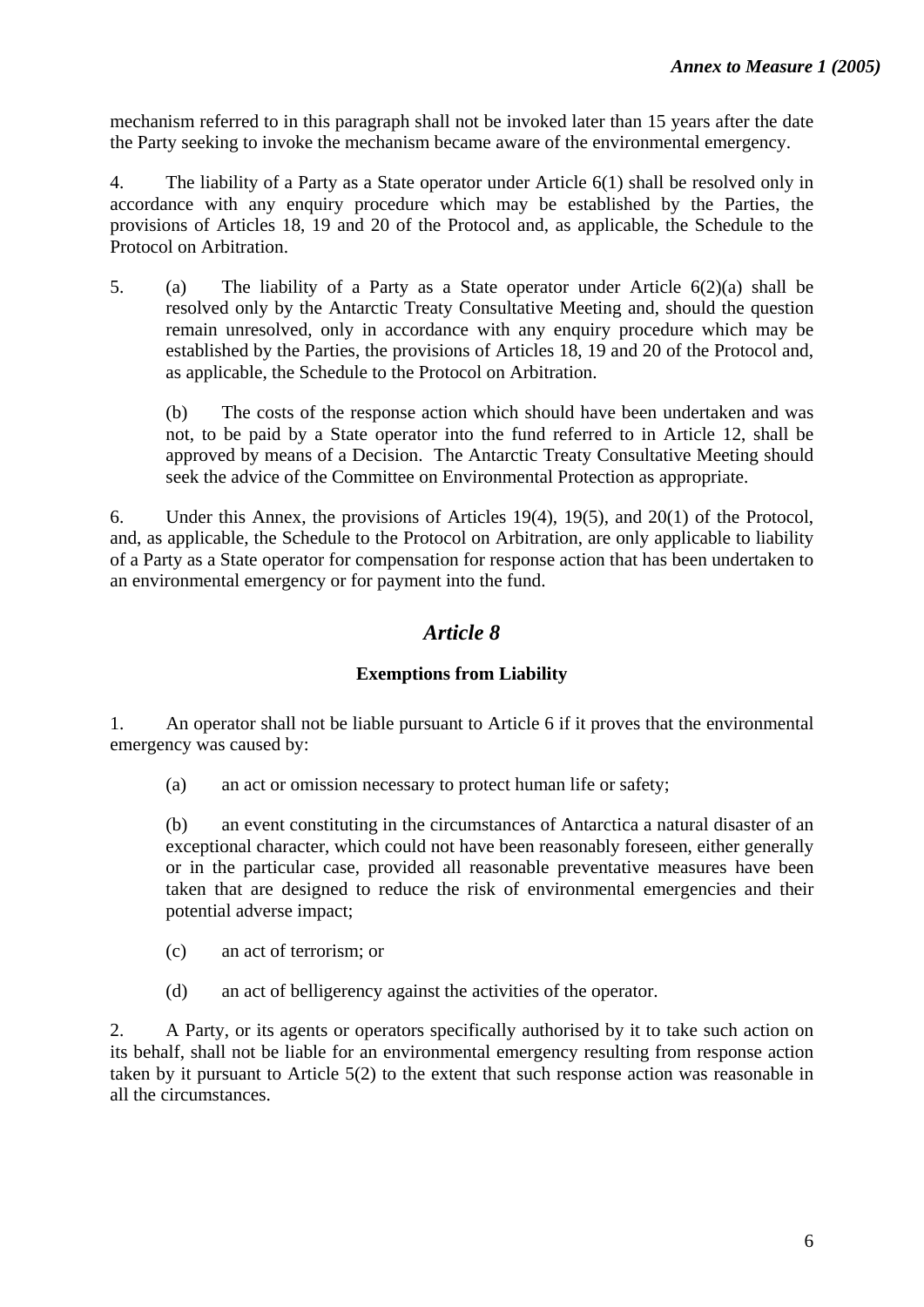## *Article 9*

### **Limits of Liability**

1. The maximum amount for which each operator may be liable under Article 6(1) or Article 6(2), in respect of each environmental emergency, shall be as follows:

- (a) for an environmental emergency arising from an event involving a ship:
	- (i) one million SDR for a ship with a tonnage not exceeding 2,000 tons;

(ii) for a ship with a tonnage in excess thereof, the following amount in addition to that referred to in (i) above:

- for each ton from 2,001 to 30,000 tons, 400 SDR;
- for each ton from 30,001 to 70,000 tons, 300 SDR; and
- for each ton in excess of 70,000 tons, 200 SDR;

(b) for an environmental emergency arising from an event which does not involve a ship, three million SDR.

2. (a) Notwithstanding paragraph 1(a) above, this Annex shall not affect:

(i) the liability or right to limit liability under any applicable international limitation of liability treaty; or

(ii) the application of a reservation made under any such treaty to exclude the application of the limits therein for certain claims;

provided that the applicable limits are at least as high as the following: for a ship with a tonnage not exceeding 2,000 tons, one million SDR; and for a ship with a tonnage in excess thereof, in addition, for a ship with a tonnage between 2,001 and 30,000 tons, 400 SDR for each ton; for a ship with a tonnage from 30,001 to 70,000 tons, 300 SDR for each ton; and for each ton in excess of 70,000 tons, 200 SDR for each ton.

(b) Nothing in subparagraph (a) above shall affect either the limits of liability set out in paragraph 1(a) above that apply to a Party as a State operator, or the rights and obligations of Parties that are not parties to any such treaty as mentioned above, or the application of Article 7(1) and Article 7(2).

3. Liability shall not be limited if it is proved that the environmental emergency resulted from an act or omission of the operator, committed with the intent to cause such emergency, or recklessly and with knowledge that such emergency would probably result.

4. The Antarctic Treaty Consultative Meeting shall review the limits in paragraphs 1(a) and 1(b) above every three years, or sooner at the request of any Party. Any amendments to these limits, which shall be determined after consultation amongst the Parties and on the basis of advice including scientific and technical advice, shall be made under the procedure set out in Article 13(2).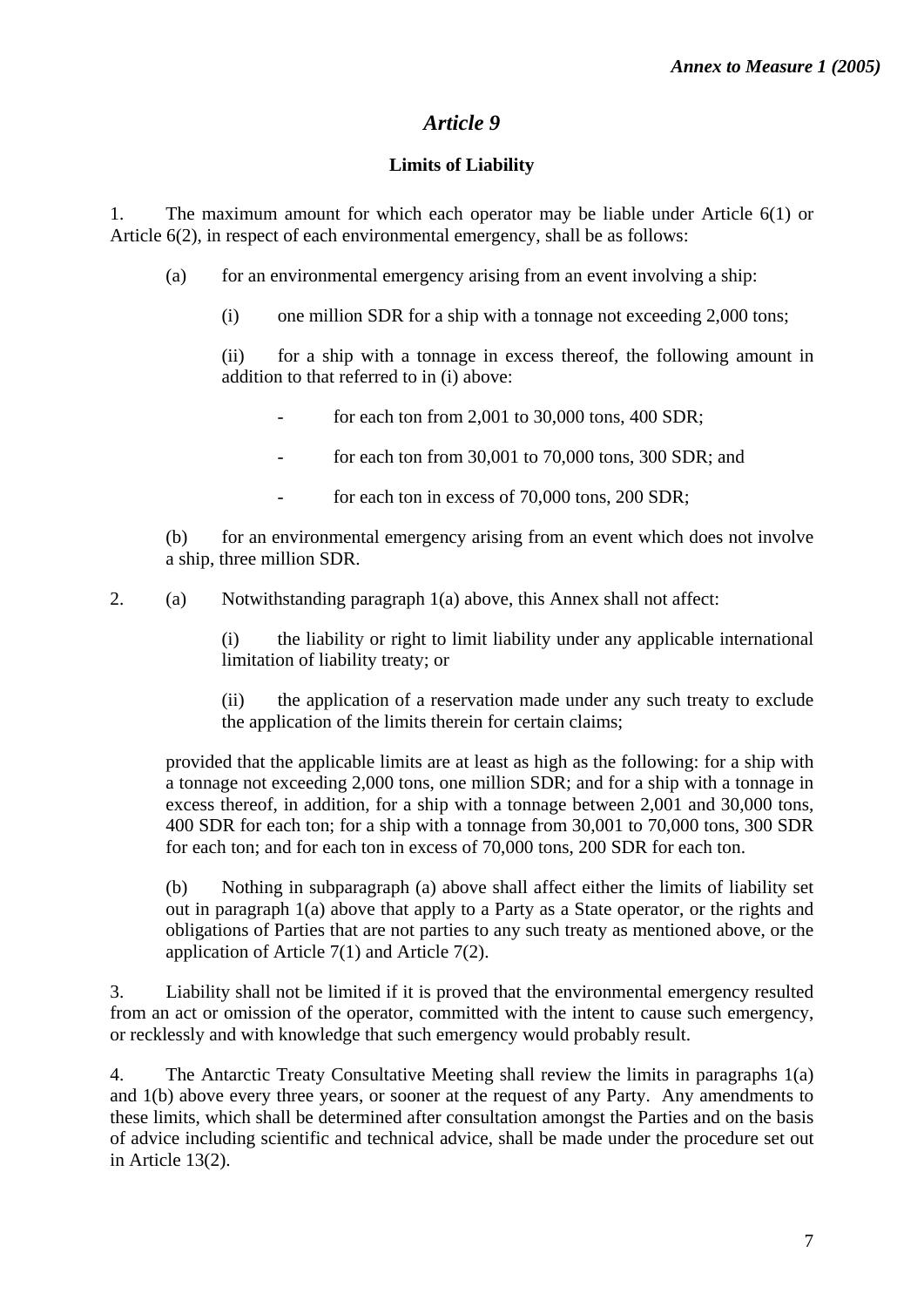5. For the purpose of this Article:

(a) "ship" means a vessel of any type whatsoever operating in the marine environment and includes hydrofoil boats, air-cushion vehicles, submersibles, floating craft and fixed or floating platforms;

(b) "SDR" means the Special Drawing Rights as defined by the International Monetary Fund;

(c) a ship's tonnage shall be the gross tonnage calculated in accordance with the tonnage measurement rules contained in Annex I of the International Convention on Tonnage Measurement of Ships, 1969.

### *Article 10*

#### **State Liability**

A Party shall not be liable for the failure of an operator, other than its State operators, to take response action to the extent that that Party took appropriate measures within its competence, including the adoption of laws and regulations, administrative actions and enforcement measures, to ensure compliance with this Annex.

### *Article 11*

#### **Insurance and Other Financial Security**

1. Each Party shall require its operators to maintain adequate insurance or other financial security, such as the guarantee of a bank or similar financial institution, to cover liability under Article 6(1) up to the applicable limits set out in Article 9(1) and Article 9(2).

2. Each Party may require its operators to maintain adequate insurance or other financial security, such as the guarantee of a bank or similar financial institution, to cover liability under Article 6(2) up to the applicable limits set out in Article 9(1) and Article 9(2).

3. Notwithstanding paragraphs 1 and 2 above, a Party may maintain self-insurance in respect of its State operators, including those carrying out activities in the furtherance of scientific research.

### *Article 12*

#### **The Fund**

1. The Secretariat of the Antarctic Treaty shall maintain and administer a fund, in accordance with Decisions including terms of reference to be adopted by the Parties, to provide, *inter alia*, for the reimbursement of the reasonable and justified costs incurred by a Party or Parties in taking response action pursuant to Article 5(2).

2. Any Party or Parties may make a proposal to the Antarctic Treaty Consultative Meeting for reimbursement to be paid from the fund. Such a proposal may be approved by